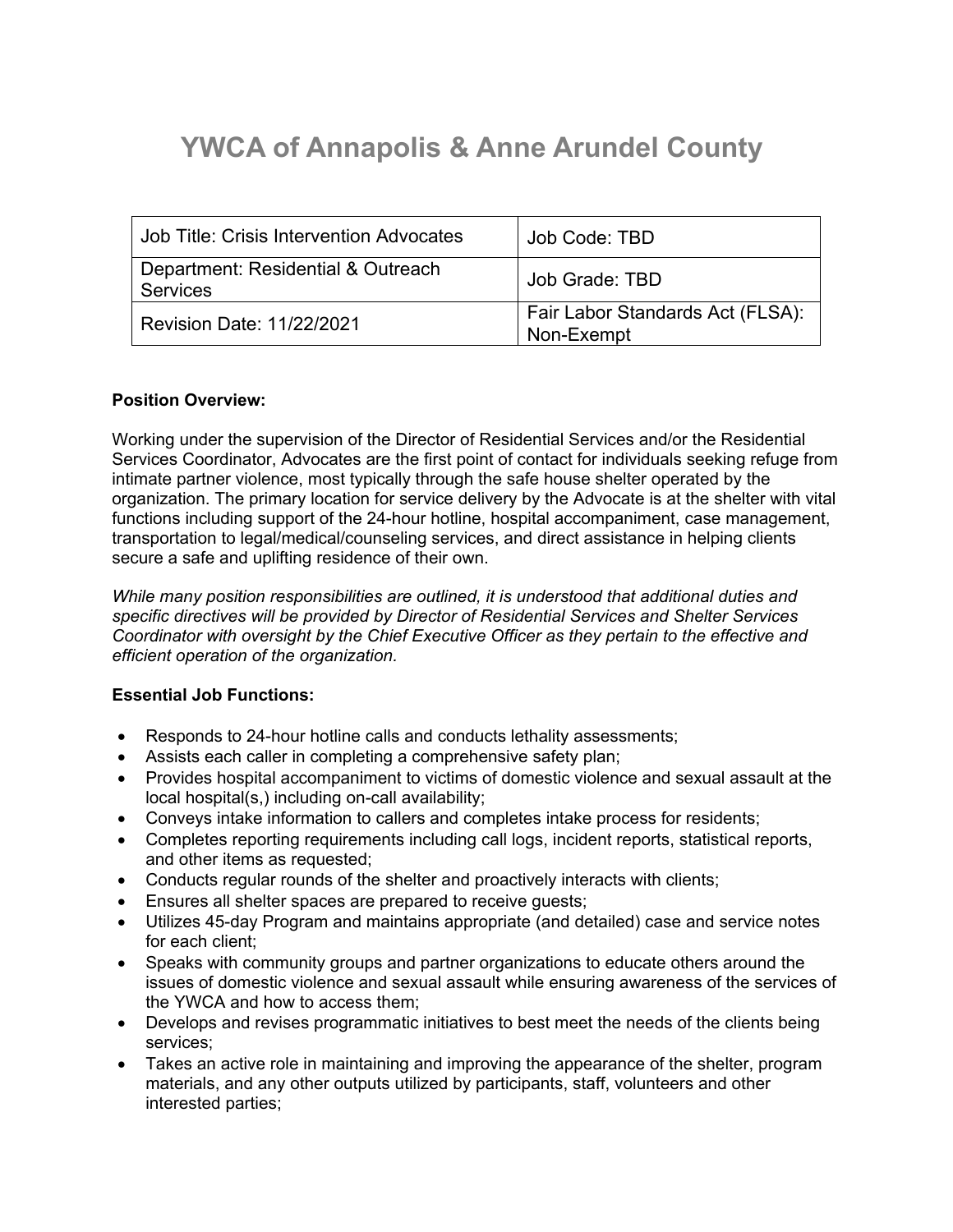- Provides regular on-site shelter support. *This is a 24-hour program and all team members must be available weekends, evenings, and holidays. A regular schedule is provided, but may be altered if warranted by the program.*
- Attends staff meetings and trainings as scheduled.

## **Advocacy Details:**

- Provides initial orientation (including client handbook, procedures, and tour) at the time of intake;
- Familiarizes client with 45-day program;
- Completes intake paperwork including establishing comprehensive file;
- Maintains comprehensive case and services notes for each client;
- Connects clients with YWCA and community partner resources for healing and independence;
- Maintains appropriate boundaries with residents;
- Maintains confidentiality per COMAR and agency guidelines.

## **Facility Operations Details:**

- Completes morning and evening procedures as outlined;
- Ensures food and other supplies are stocked, inventoried, and organized;
- Monitors alarm system and security cameras;
- Checks lighting and grounds to ensure safety;
- Receives donations and follows logging procedures;
- Works with volunteers to ensure they are best utilized, valued, trained, and thanked;
- Performs light housekeeping duties to maintain the appearance of the safe house:
- Prepares meals for residents;
- Outlines program calendars including meals, outings, activities, support groups, and others as appropriate;
- Participates in weekly activities with residents and encourages involvement;
- Prepares welcome kits for all new residents (adults and children, restocks supplies as needed, solicits donations for this purpose);
- Provides minor maintenance requiring simple hand tools and schedules outside vendors for more complex maintenance needs. Maintenance expenditures over \$200.00 must first be approved by a supervisor.

### **Additional Duties:**

- Participates in regular supervision with the Director of Residential Services and/or the Residential Services Coordinator for case management review and discussion.
- Works with program colleagues to coordinate and plan agency programming for residents such as Career Building, Life Skills, Financial Planning, Resume Writing, Anger Management, and Alcohol and Drug prevention *(This may be agency-wide)*;
- Ensures Exit Interviews and required paperwork are completed at the time of transition for each client and completes departure and discharge information in each residents file.

### **Requirements:**